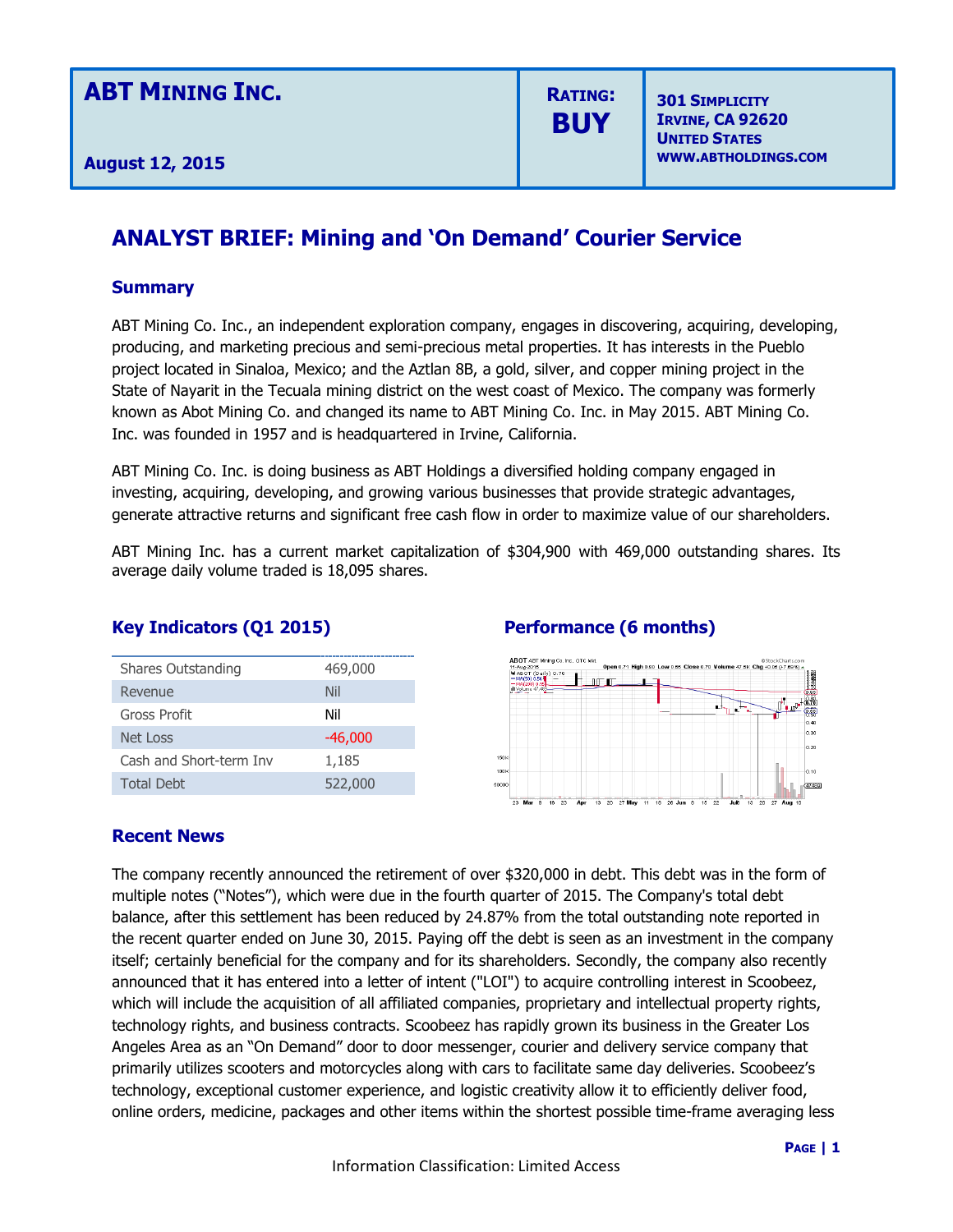# **ABT MINING INC.**

**August 12, 2015**

# **RATING: BUY**

**301 SIMPLICITY IRVINE, CA 92620 UNITED STATES WWW.ABTHOLDINGS.COM**

than an hour per delivery. As a result, Scoobeez is enabling and empowering local businesses by connecting them with their customers through its cost effective and highly customer oriented "On Demand" services. Scoobeez has the capability of providing deliveries around the clock through its flagship Glendale operation covering Los Angeles and Orange Counties. Scoobeez has three main pricing structures; fixed base fare, standard fees which include per mile charge, and dynamic pricing for additional stops. Scoobeez' pricing structure is extremely competitive with other similar courier services but the mobility and convenience of scooters and motorcycles, and no fuel surcharge combined with exceptional customer service and unique branding provide Scoobeez with a sustainable competitive advantage.

#### **Pros**

- Retiring debt is certainly seen as a positive for the company. As mentioned, this is seen as an investment in the company itself suggesting management believes in its strategy and believes it to be an ongoing concern.
- The LOI is seen as a very positive move for the company as it is setting up to grow inorganically through acquisitions but also stepping away from the struggling mining sector. This should certainly raise the eyebrows of most investors resulting in increased market exposure for this small cap company.

#### **Cons**

- Although, the company has retired some of its debt, the majority of it remains. Additionally, the company does not have significant cash on the balance sheet as of March 31, 2015, which leads to conclusion that the company has been able to generate some cash in Q2 2015.
- Stepping away from mining is a positive step, at least for the time being, but the company has not made this clear to its investors through direct statements. Currently, the company is still believed to be a mining company and for as long as that is the case, many investors will shy away from the name alone.

#### **Verdict**

ABT Mining has stepped away from mining and rightfully so. The sector has been taking a beating as of late with the scare of an interest rate hike in the US and the economic situation in China. These factors still contribute to ABT Mining solely because of the name. It is easy to get past the name and see that this company is in the infant stages of becoming a roll-up strategy type business that pays for revenue and grows both organically and inorganically. Due to these factors, and specifically stepping away from mining, the stock of ABT Mining is recommended as a 'Buy' for the longer risky value investor. There is significant potential with the strategy management is employing, but only time can tell whether they will be successful.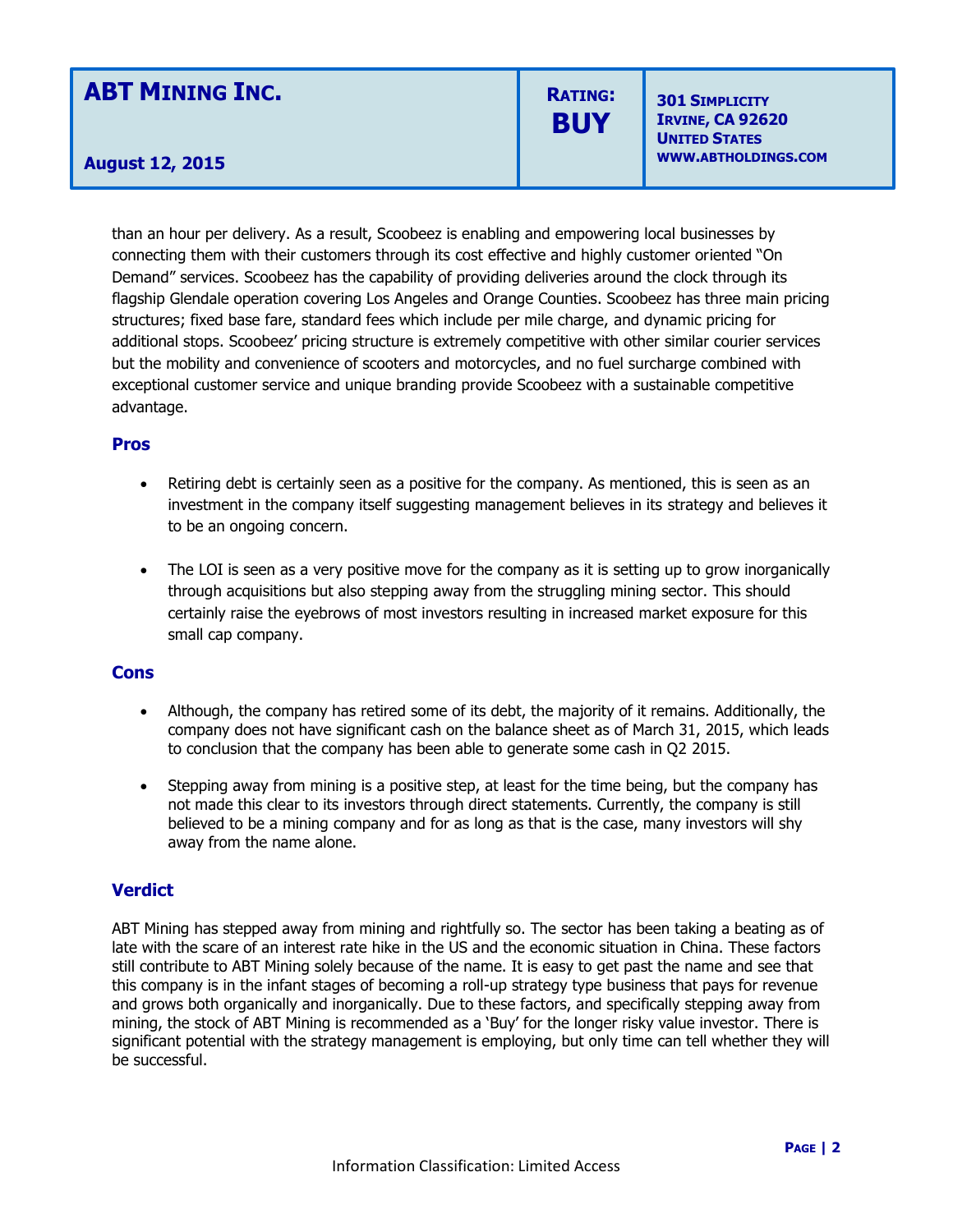### **ABT MINING INC.**

**August 12, 2015**

**RATING: BUY**

**301 SIMPLICITY IRVINE, CA 92620 UNITED STATES WWW.ABTHOLDINGS.COM**

#### **Sources:**

- 1. <http://stockcharts.com/h-sc/ui?s=ABOT&p=D&b=5&g=0&id=p33693427866>
- 2. <http://www.abtholdings.com/news.html>
- 3. <https://www.google.ca/finance?q=abot&ei=hJXKVbnpONSNmAGG-72QDw>
- 4. <http://www.marketwatch.com/investing/stock/abot>
- 5. <http://www.stockhouse.com/companies/bullboard/abot/abot-mining-co>
- 6. <http://finance.yahoo.com/q?s=ABOT>

#### **Risk Factors**

An investment in the common stock of the company is subject to a number of risks. The information below contains latest filings and risk factors that should be considered by all investors. Investors should carefully consider the risk factors set out below and consider all other information contained herein, and in the company's SEC filings, before making an investment decision. We assume no obligation to update or revise any such forward looking statements to reflect events or circumstances that occur after such statements are made. A complete list of filings including the risk factors for the company can be found here: http://www.sec.gov/cqi-bin/browse[edgar?CIK=prgn&Find=Search&owner=exclude&action=getcompany](http://www.sec.gov/cgi-bin/browse-edgar?CIK=prgn&Find=Search&owner=exclude&action=getcompany)

#### **Our Rating System**

We rate enrolled companies based on the appreciation potential we believe their shares represent, and the "riskiness" we perceive in our ratings. The business results of those companies "NOT RATED" are often highly dependent on some future event, such as FDA drug approval or the option of a new key technology.

#### **Explanation of Ratings**

| <b>OVERWEIGHT/BUY</b>    | Overweight (O or Over) - The stock's total return is expected to exceed the total return of the relevant country<br>Index average total return of the analyst's industry (or industry team's) coverage universe, on a risk-adjusted<br>hasis over the next 12-18 months.                                 |
|--------------------------|----------------------------------------------------------------------------------------------------------------------------------------------------------------------------------------------------------------------------------------------------------------------------------------------------------|
| <b>EQUAL WEIGHT/HOLD</b> | Equal-weight (E or Equal) - The stock's total return is expected to be in line with the total return of the relevant<br>country Index or the average total return of the analyst's industry (or industry team's) coverage universe, on<br>a risk-adjusted basis over the next 12-18 months.              |
| <b>NOT RATED</b>         | Not-Rated (NR) - Currently the analyst does not have adequate conviction about the stock's total return<br>relative to the relevant country Index or the average total return of the analyst's industry (or industry<br>team's) coverage universe, on a risk-adjusted basis, over the next 12-18 months. |
| UNDERWEIGHT/SELL         | Underweight (U or Under) - The stock's total return is expected to be below the total return of the<br>relevant country's equity indices and/or the total return of the analyst's industry (or industry team's)<br>coverage universe, on a risk-adjusted basis, over the next 12-18 months.              |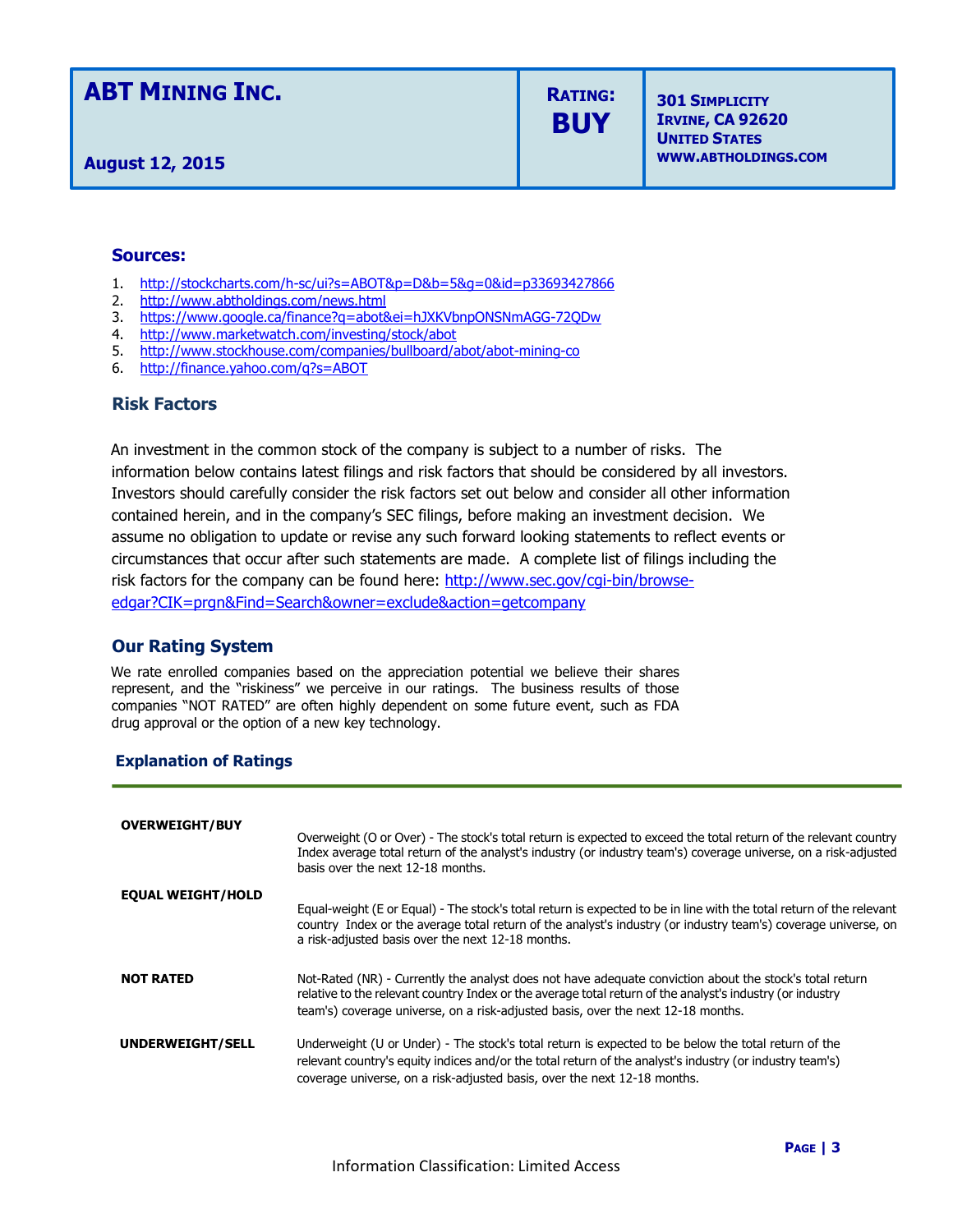# **ABT MINING INC.**

## **RATING: BUY**

**301 SIMPLICITY IRVINE, CA 92620 UNITED STATES WWW.ABTHOLDINGS.COM**

### **August 12, 2015**

Disclosure: I, Robert Borowski, research analyst have no positions in any stocks mentioned, and no plans to initiate any positions within the next 72 hours. I wrote this article myself, and it expresses my own opinions and I have no business relationship with any company whose stock is mentioned in the article.

The information contained herein is not intended to be investment advice and does not constitute any form of invitation or inducement by Robert Borowski to engage in investment activity. Neither the information nor any opinion expressed constitutes a solicitation for the purchase or sale of any security. Securities, financial instruments, strategies, or commentary mentioned herein may not be suitable for all investors and this material is not intended for any specific investor and does not take into account an investor's particular investment objectives, financial situations or needs. Any opinions expressed herein are given in good faith, are subject to change without notice, and are only current as of the stated date of their issue. Prices, values, or income from any securities or investments mentioned in this report may fluctuate, and an investor may, upon selling an investment lose a portion of, or the entire principal amount invested. Past performance is no guarantee of future results. Before acting on any recommendation in this material, you should consider whether it is suitable for your particular circumstances and, if necessary, seek professional advice.

#### FORWARD-LOOKING STATEMENT

This report may contain certain forward-looking statements and information, as defined within the meaning of Section 27A of the Securities Act of 1933 and Section 21E of the Securities Exchange Act of 1934, and is subject to the Safe Harbor created by those sections. This material contains statements about expected future events and/or financial results that are forward-looking in nature and subject to risks and uncertainties. Such forward- looking statements by definition involve risks, uncertainties and other factors, which may cause the actual results, performance or achievements of mentioned company to be materially different from the statements made herein.

#### COMPLIANCE PROCEDURE

Content is researched, written and reviewed on a best-effort basis. This document, article or report is written and authored by Robert Borowski. An outsourced research services provider represented by Robert Borowski, provided Broad Street Alerts this article or report. However, we are only human and may make mistakes. If you notice any errors or omissions, please notify us below. Broad Street Alerts is not entitled to veto, interfere or alter the articles, documents or report once created and reviewed by the outsourced research provider represented by Robert Borowski. All parties responsible for the creation and dissemination of this report do not engage in high frequency trading.